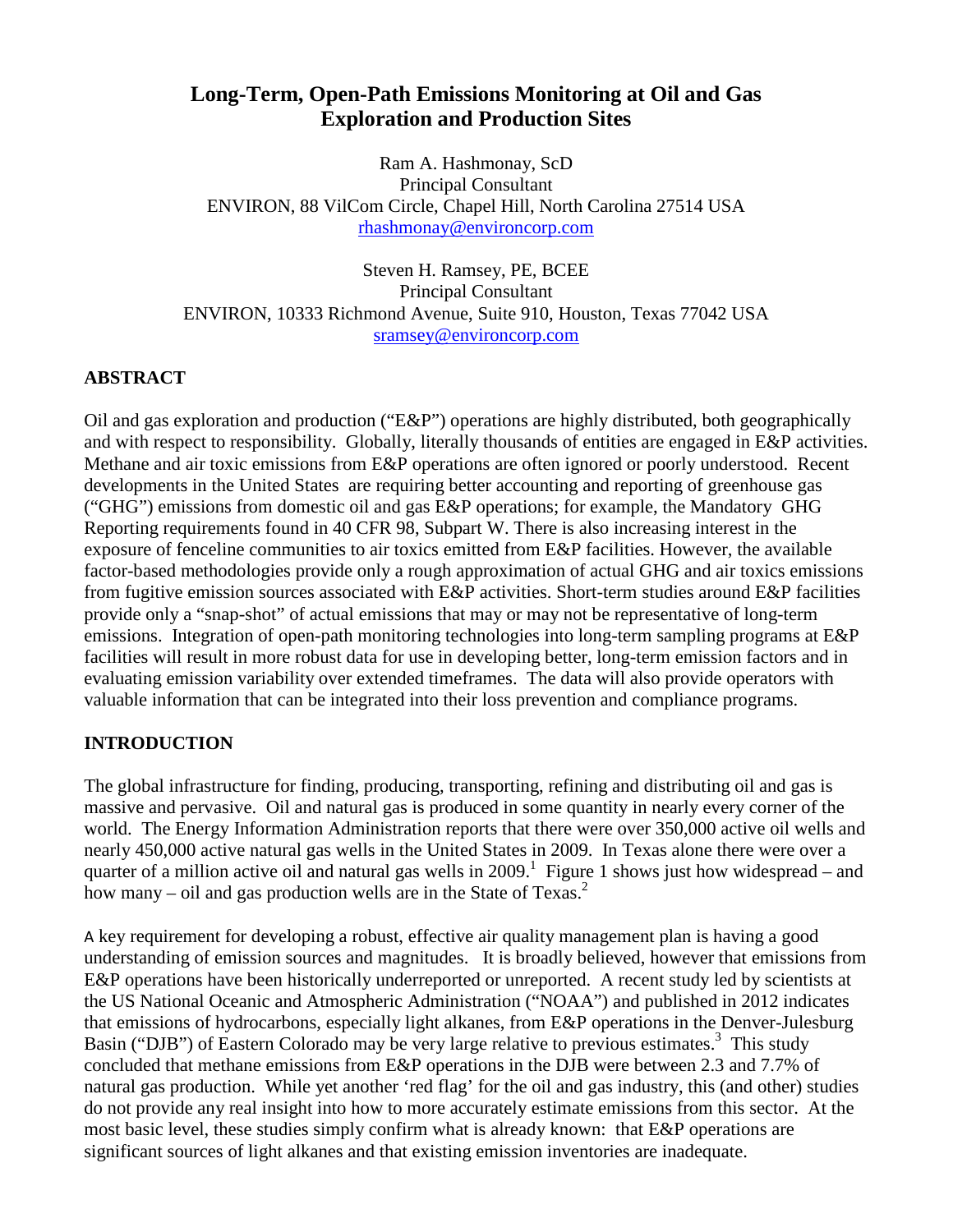

**Figure 1.** Active oil and gas wells in Texas (Source: Texas Commission on Environmental Quality)

# **CURRENT APPROACHES FOR ESTIMATING HYDROCARBON EMISSIONS FROM E&P OPERATIONS**

Emission inventories for E&P operations have often been developed using a bottom-up methodology that relies upon emission factors developed from limited testing and equipment counts. An example is the Texas Commission on Environmental Quality ("TCEQ") estimating volatile organic compounds ("VOCs") emissions from condensate storage tanks using a 33.3 lb/barrel emission factor derived from a report prepared for the Texas Environmental Research Consortium ("TERC").<sup>4</sup> Needless to say, the potential for error with this method is significant.

The oil  $\&$  gas industry has a number of effective tools available for estimating emissions of hydrocarbons from point sources associated with major processing units. These include:

- GRI-GLYCal $c^{\circledast}$  for estimation of emissions from glycol dehydration units;
- API E&P Tank<sup>®</sup> model for flashing emissions from storage tanks;
- Process simulators such as  $HYSIM^{\circledcirc}$  and  $HYSIS^{\circledcirc}$  that are used to estimate emissions from various production and processing unit operations; and
- Direct measurement.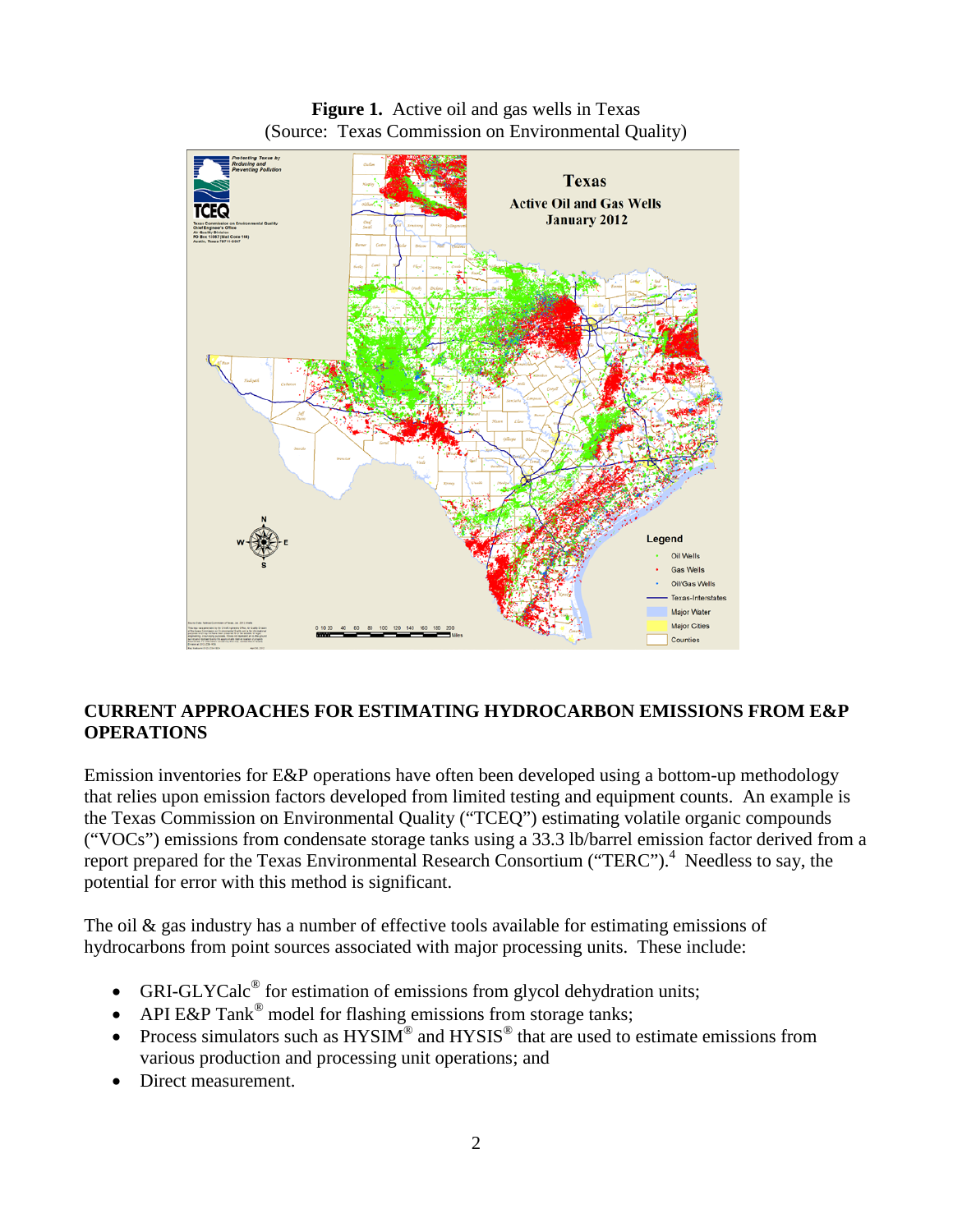The Mandatory Greenhouse Gas Reporting Rule for Petroleum and Natural Gas Systems (40 CFR 98, Subpart W) identifies these and other tools for use in estimating and reporting GHG emissions. A limitation of any sophisticated emission estimation approach is, however, the availability and use of accurate inputs. And, of course, the owner/operator has to make the effort necessary to collect the required data and to apply the tools correctly. The GHG Reporting Rule also relies upon use of emission factors for a number of important potential emission sources including venting of pneumatic devices and equipment leaks. The accuracy of any estimate made using generic emission factors is always of questionable accuracy. The requirements of the GHG Reporting Rule do not apply to VOCs.

How accurate will the initial inventories of GHGs from E&P operations under the Mandatory Reporting Rule be? Our collective experience with large, stationary sources of hydrocarbons, such as petroleum refineries and petrochemical manufacturing plants, is not encouraging. In 2000, one of the findings of the Texas Air Quality Study ("TexAQS") was that emissions of non-methane hydrocarbons in the Houston, Texas, area were underestimated and underreported by a factor of 3-15.<sup>5</sup> This is after decades of experience preparing emission inventories.

## **USE OF OPEN-PATH MONITORING TO IMPROVE EMISSION INVENTORIES**

### **Combining Short- and Long-Term Measurement Techniques**

In December 2011, the USEPA published guidance for measuring and monitoring fugitive emissions using optical remote sensing.<sup>6</sup> In the introduction to Chapter 3, Measurements Applicable to Emissions Flux, this document adopts the basic approach advocated in this paper: use of three types of data to accurately quantify and characterize annual emissions from a specific fugitive source. These three types of data are:

- 1. *Intensive, short-term studies to measure mass flux*. These studies would be conducted using technologies such as Differential Absorption Light Detection and Ranging ("DIAL"), Solar Occultation Flux ("SOF") and Vertical Radial Plume Mapping ("VRPM").
- 2. *Plume characterization / speciation* using tools such as open-path Fourier Transform Infrared ("OP-FTIR").
- 3. *Long-term to permanent monitoring* at the facility fenceline or at the boundary of the processing area of interest.

Short-term flux studies and plume characterization should be the precursor, or pilot-stage, of long-term monitoring at the boundary of an area or fugitive emissions site. Long-term monitoring should be used to determine trends of area sources emissions and to provide an indication of seasonal or industrial-cycle emissions variability. When coupled with the findings from intensive, short-term studies, relatively simple, single-beam downwind open-path monitoring systems can be used to accurately estimate emissions over long periods of time. This approach can be used to overcome one of the primary objections from industry to the use of open-path monitoring technologies like SOF and DIAL to estimate emissions: that the findings of short-term studies are not necessarily representative of longerterm emissions.

EPA's efforts at quantifying emission from E&P operations are currently focused on the Geospatial Measurement of Air Pollution – Remote Emission Quantification ("GMAP REQ") stage: a series of multiple, short-term flux measurement campaigns.<sup>7</sup> These are "snap-shot" studies focused on finding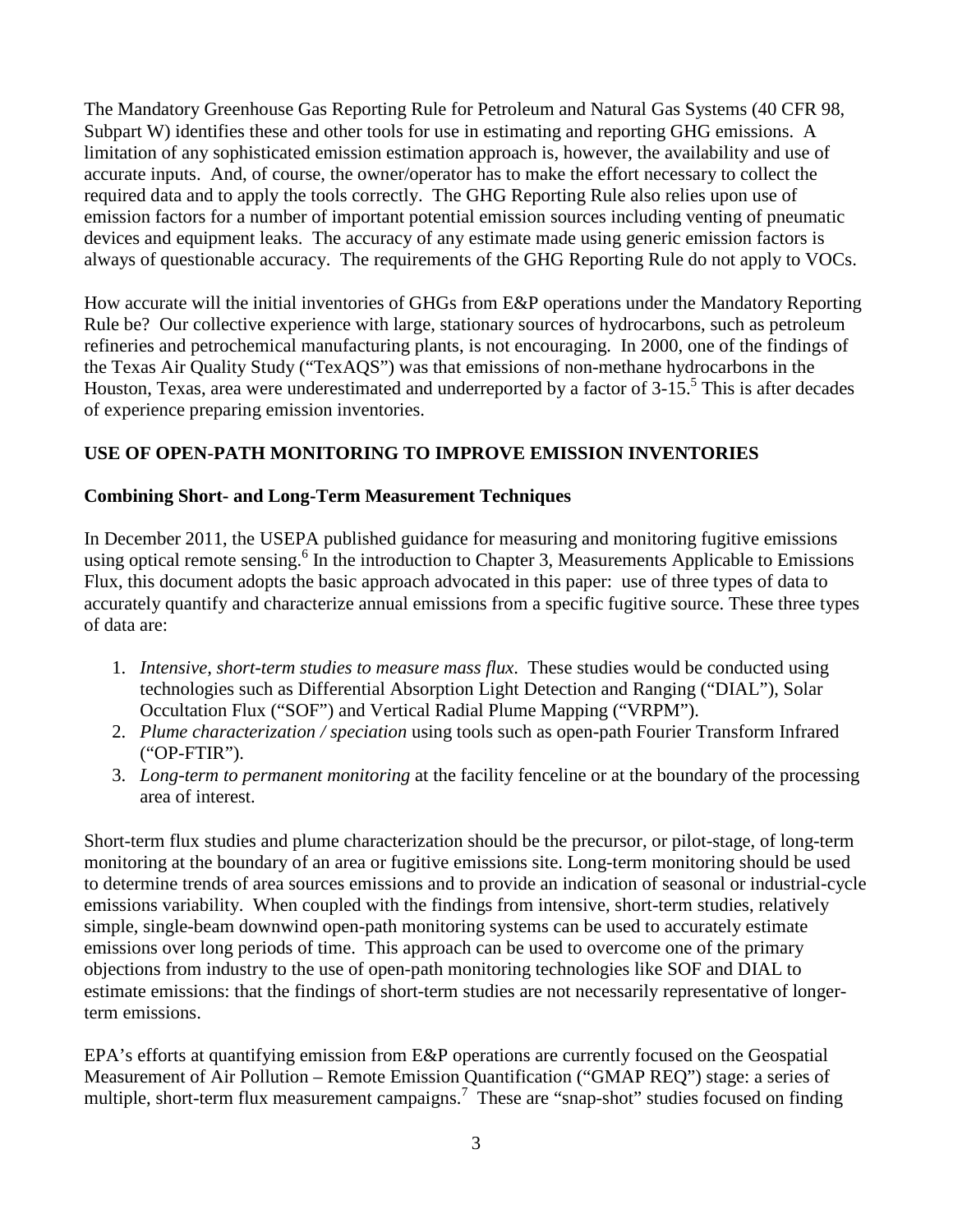methane leaks and quantifying VOCs emissions relative to estimated methane emissions. By measuring VOCs only within detected methane plumes and assuming a strong correlation between methane and VOC emissions, these studies may result in an over- or under-estimation of VOC emissions at sites where there is not a good correlation with methane emissions. Furthermore, quantifying methane fluxes only at sites where methane leaks were detected may lead to misrepresentation of typical methne emissions from these sites.

While recognizing the value of long-term studies, it is the authors' understanding that EPA currently has no near-term plans for combining the GMAP REQ approach with long-term emission studies.

## **The Power of OP-FTIR**

There are several open-path technologies that can be deployed in simple, single-beam configurations including Tunable Diode Lasers ("TDLAS"), Differential Optical Absorption Spectroscopy ("DOAS"), and OP-FTIR. In the author's opinion, OP-FTIR is the most powerful and flexible technology for use in long-term monitoring programs at E&P sites as it can monitor almost all compounds of interest simultaneously.

Active monostatic OP-FTIR sensors, as shown in Figure 2, are capable of detecting and measuring a large number of atmospheric species and contaminants simultaneously including:

- Alkanes such as methane, and butane/octanes as a total alkane mixture (OP-FTIR is not capable of speciating individual alkanes in very low concentrations);
- Aromatics including benzene, toluene, ethylbenzene and xylenes (BTEX);
- Highly-reactive VOCs (HRVOCs) such as ethylene and propylene; and
- Other air toxics such as formaldehyde and styrene.

## **Figure 2.** Illustration of an active monostatic OP-FTIR sensor



Further, recent advancements in OP-FTIR data processing allow for reliable, real-time analysis and presentation of multiple pollutant concentrations.

Figure 3 is an example of pollutant concentration data from a scanning OP-FTIR system owned and operate by Atmosfir Optics Ltd. [\(www.atmosfir.net\)](http://www.atmosfir.net/). This example is from an organic pesticide manufacturing site. The OP-FTIR is collecting data over five variable-beam path lengths along the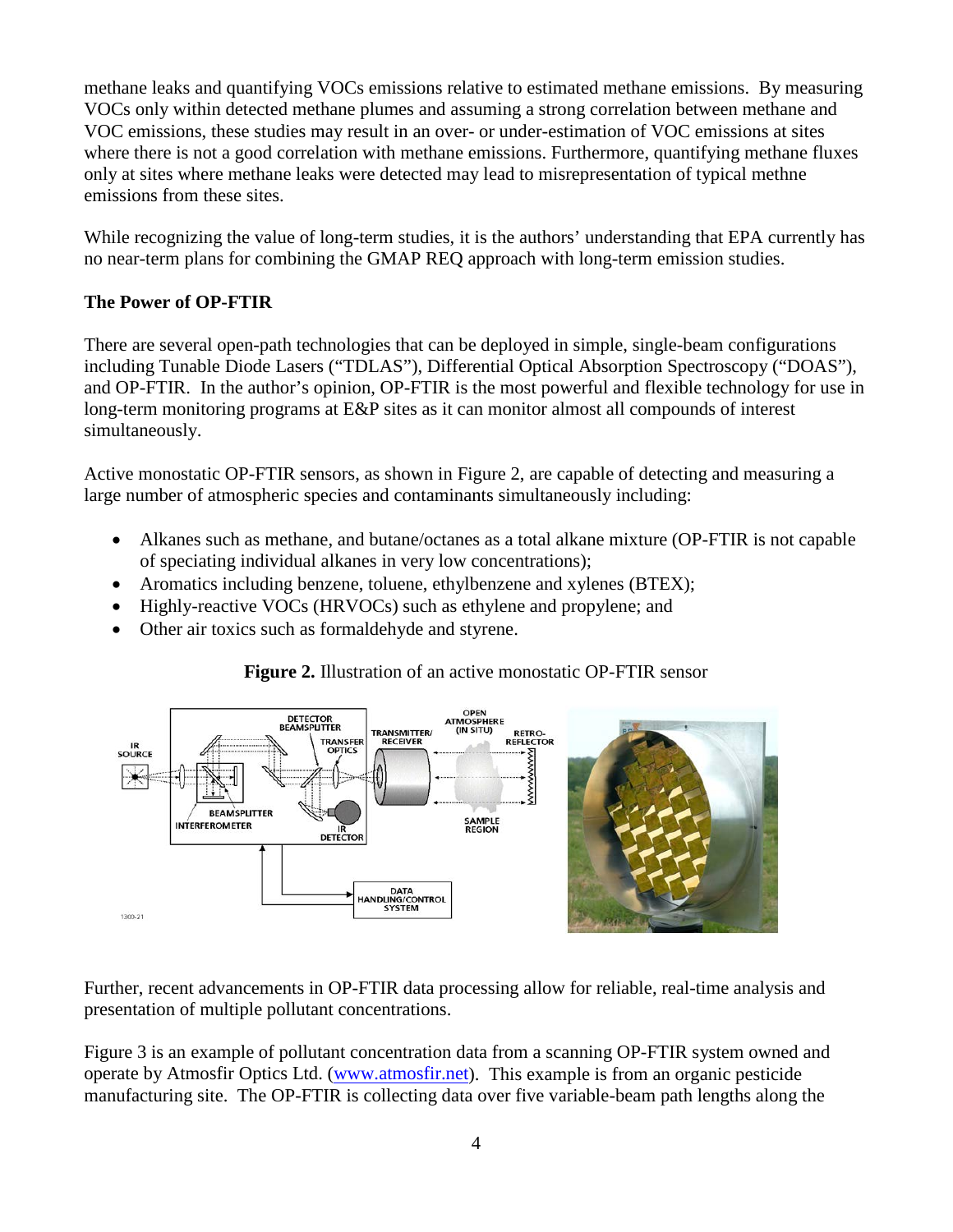fenceline – M1-M5 in a 1-D Radial Plume Mapping ("RPM") configuration as described within U.S. EPA Other Test Method 10 ("OTM 10").<sup>8</sup> In this example, spectral data collected is being continuously monitored for the presence and concentration of nine organic and two inorganic pollutants of concern. The screenshot Figure 3 shows the detection of three pollutants of concern on beam path M3 at the last minute of data collection: dibromomethane, ethanol, and isopropanol. The end use may also view at time series (history) of any predefined pollutant at any of the beam paths and within a predetermined time interval (e.g last 24 hours)





Incorporating synchronized wind data may direct site personnel to the area of major leaks. Real-time data access if via a password-protected internet site.

### **Use of OP-FTIR at E&P Facilities**

OP-FTIR has been deployed successfully at E&P facilities. USEPA used OTM 10 to estimate emissions from produced water ponds at two test sites in Colorado.<sup>9</sup> Figure 4 depicts a VRPM (as described in OTM 10) 4-corners configuration around a produce water pond.

The findings from the produced water pond study demonstrate that good correlation between methane and VOC emissions should not be assumed. Figure 5 shows downwind concentrations of various pollutants, including total alkanes and methane, over the course of approximately 1 hour 45 minutes. The wind during the course of this measurement series changed directions so that, at some times, only emissions from the produced water pond were being measured while, at other times, emissions from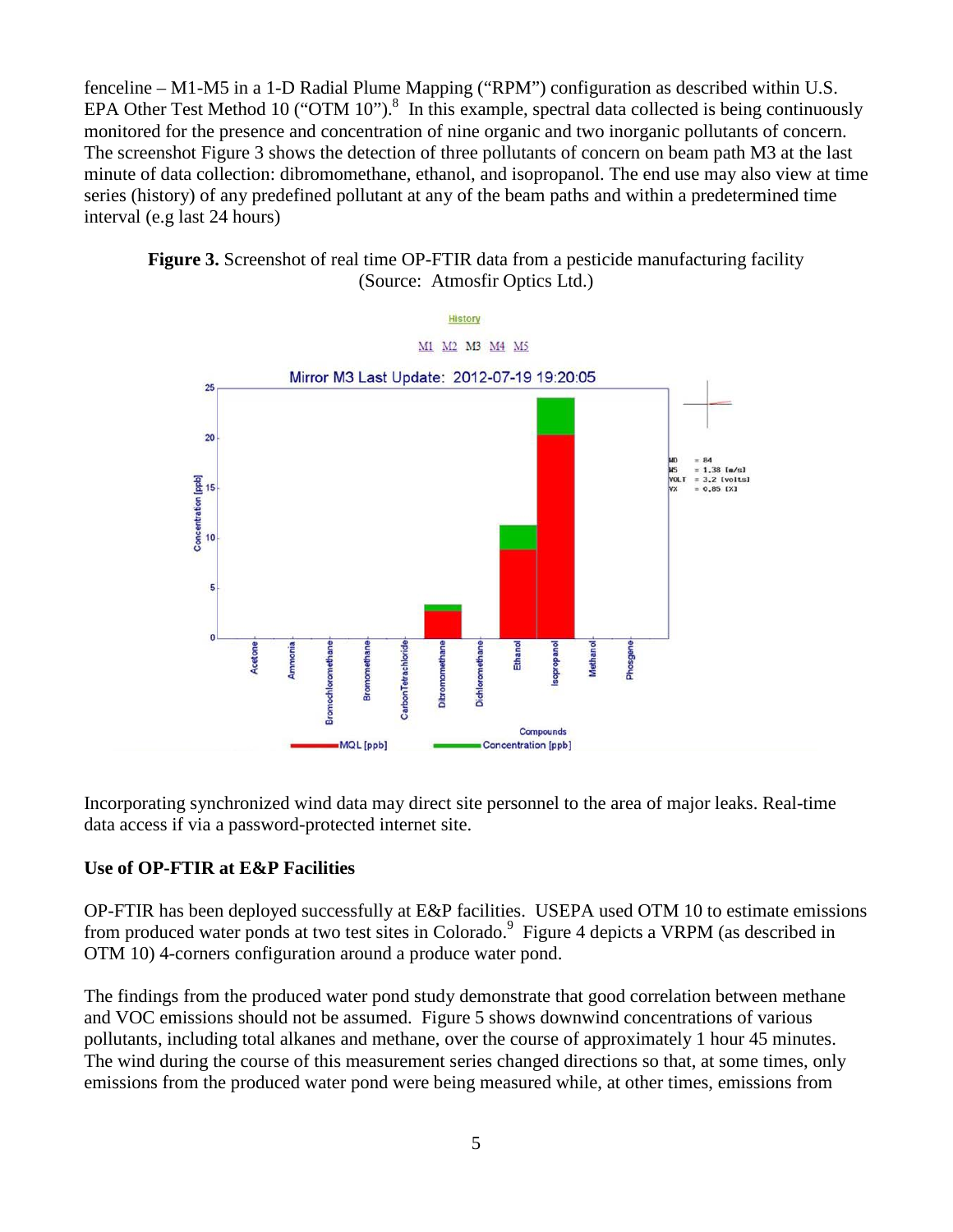other locations within the entire production facility were being measured. As shown, during the first few minutes, there is good correlation between total alkane and methane concentrations. However, as the time series progresses, the correlation between emissions of methane and the other pollutants being measured lessens. If only methane was measured and a static relationship between methane and VOCs assumed, in this case emissions of VOCs would have been significantly underestimated.

**Figure 4.** OTM 10 measurement configuration at a produced water pond in Colorado (Source: USEPA)



**Figure 5.** Downwind concentrations of various hydrocarbons at a produced water pond in Colorado

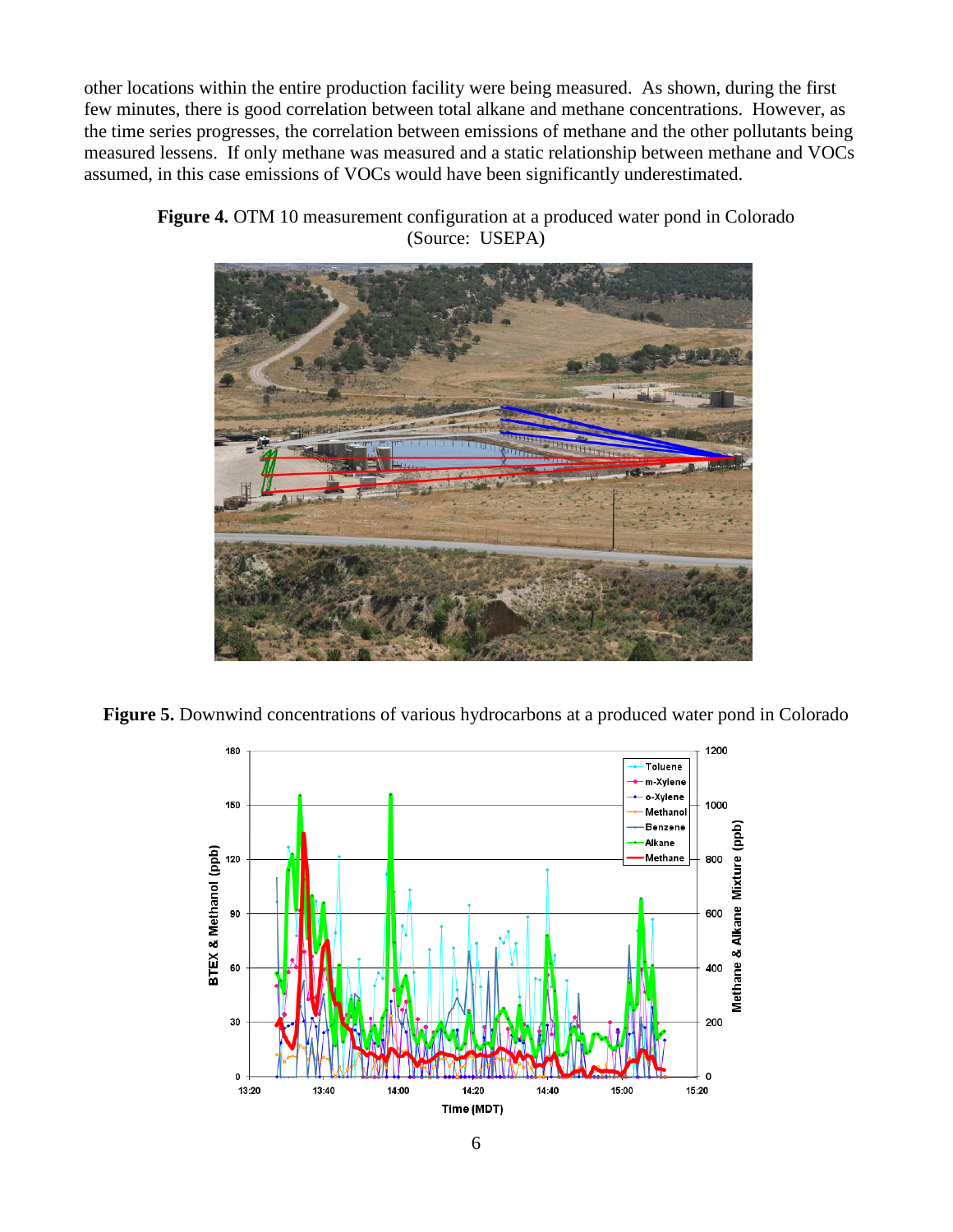### **Correlating Concentration with Mass Flux**

As previously discussed, intensive short-term measurement campaigns can be used to provide an estimate of the short-term emissions and concentrations of selected target compounds or surrogates at complex area sources. Findings from short-term measurement programs, when combined with longterm fenceline monitoring, can be used to provide good estimates of long-term emissions.

Figure 6 shows the relationship between the measured downwind fenceline concentration of elemental mercury ("Hg") from a single-beam open-path UV-DOAS instrument and the Hg mass flux at a chloralkali plant as measured using the VRPM method as described in OTM  $10^{10}$  For this installation, the correlation between concentration and mass flux is sufficient to allow for use of a single beam OP instrument to make reasonably accurate annual emission estimates. Of course, this requires conducting short-term measurements campaigns (using DIAL, SOF, VRPM, etc.) while taking single-beam measurements, and constructing the site specific correlation between concentration and mass flux.





#### **USE BEYOND EMISSION INVENTORY IMPROVEMENTS**

Beyond the value of better air quality management programs resulting from improved emission inventories, there are a number of other benefits that may be realized by E&P companies through the use of open-path long-term emission monitoring programs. These benefits may include:

• *Affirmative defense*. E&P operations are under significant community and political pressure to reduce emissions. More aggressive monitoring approaches will provide some measure of proof that the industry is being proactive in quantifying and managing their air emissions. The data collected can also be used to demonstrate that the facility (or facilities) is in compliance with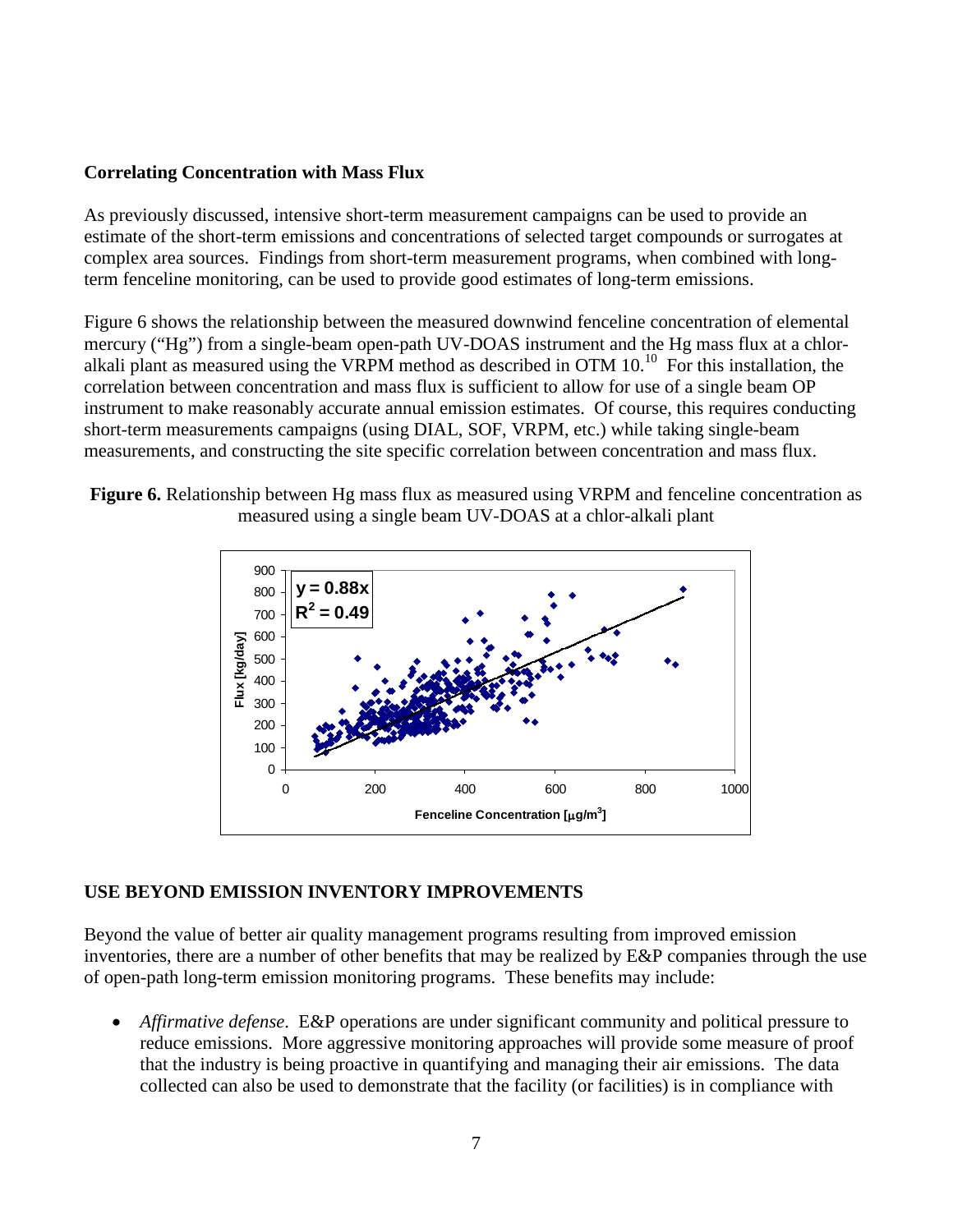various mass emission-based regulatory programs such as Federal New Source Review and Title V Operating Permits.

- *Improved financial performance through enhanced loss prevention / hydrocarbon recovery programs.* Monitoring findings can be used to direct and focus routine and turnaround maintenance activities. Monitoring findings can also be used to identify equipment with higher failure potential, as evidenced by leakage, and repairing the equipment in a timely manner; thus increasing reliability and reducing downtime.
- *Improved community relations*. Enhanced monitoring that results in reduced emissions and community exposure to air pollutants should result in improved relations with the fenceline and downwind communities.
- *Reduced exposure to litigation*. By reducing emissions and resultant air quality impacts in the surrounding communities, exposure to litigation and the resultant costs (legal, settlement, reputational, etc.) should be reduced.

The old adage is true, you can't manage what you don't measure.

# **CONCLUSIONS**

When coupled with the findings from intensive, short-term emission studies (conducting using technologies such as DIAL, SOF or VRPM), relatively simple, single-beam open-path monitoring systems can be used to accurately estimate emissions over long periods of time. This approach can be used to overcome one of the primary objections that industry has had to use of open-path monitoring: that short-term emissions may not be representative of long-term emission. In addition to the benefits derived from more accurate emission inventories (e.g. better air quality management plans), operating companies may derive additional benefits from long-term monitoring including improved regulatory compliance, enhanced loss prevention / hydrocarbon recovery programs, improved community relations, and reduced exposure to litigation.

## **REFERENCES**

<sup>1</sup>U.S. Energy Information Administration, Total Distribution of Well by Production Rate Bracket Webpage, [ftp://www.eia.doe.gov/pub/oil\\_gas/petrosystem/us\\_table.html.](ftp://www.eia.doe.gov/pub/oil_gas/petrosystem/us_table.html)

<sup>2</sup>Texas Commission on Environmental Quality, Barnett Shale Geologic Area Website, [http://www.tceq.texas.gov/airquality/barnettshale.](http://www.tceq.texas.gov/airquality/barnettshale)

 $3$ Pétron, G., et al, "Hydrocarbon emissions characterization in the Colorado Front Range: A pilot study," *Journal of Geophysical Research,* 117, D04304, 19 pp, 2012.

4 Hendler, A.; Nunn, J.; Lundeen, J.; McKaskle, R., *VOC Emissions from Oil and Condensate Storage Tanks, Final Report*, Prepared for the Texas Environmental Research Consortium, The Woodlands, Texas, 77381, October 31, 2006 (Revised April 2, 2009), [http://files.harc.edu/Projects/AirQuality/Projects/H051C/H051CFinalReport.pdf.](http://files.harc.edu/Projects/AirQuality/Projects/H051C/H051CFinalReport.pdf)

<sup>5</sup> Allen, D; Durrenburger, C., *Accelerated Science Evaluation of Ozone Formation in the Houston Galveston Area: Emission Inventories*, report for Texas Natural Resource Conservation Commission,